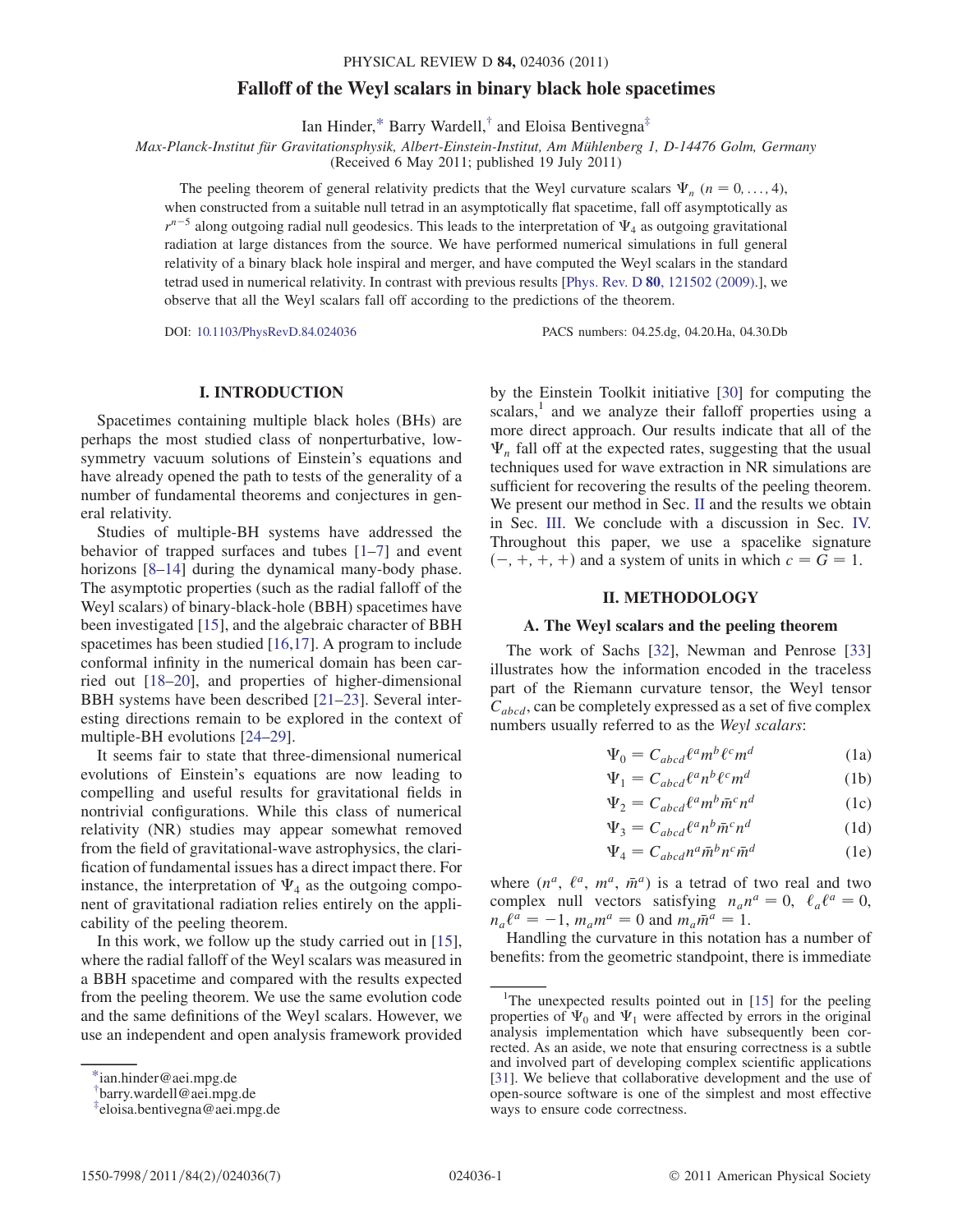insight to be gained as the five  $\Psi_n$  are simply the spinframe components of the Weyl spinor  $\Psi_{ABCD}$ . Thus if the spin-frame has some physical relevance (e.g. is oriented along principal null directions), then the  $\Psi_n$  can be identified as specific (radiative vs Coulomb, transverse vs longitudinal) components of the gravitational field [[34\]](#page-6-9). From the practical side, the five complex quantities above simplify the analysis of the asymptotic properties of the Riemann tensor (see, e.g., [\[33](#page-6-7)[,35\]](#page-6-10)). In particular, the work of Newman and Penrose shows how these scalars fall off along outgoing radial null geodesics in a neighborhood of future null infinity,  $\mathcal{J}^+$ , as:

$$
\Psi_n \sim r^{n-5}.\tag{2}
$$

(For the parallel result on  $\mathcal{J}^-$ , see e.g. [[36\]](#page-6-11).) The usual assumptions of the Penrose conformal construction are assumed, namely, the existence of a spacetime conformally related to the physical one by  $g_{ab}^{\text{unphys}} = \Omega^2 g_{ab}^{\text{phys}}$ , with  $\Omega = 0$  at  $7^+$  the falloff of the corresponding Weyl tensor  $\Omega = 0$  at  $\mathcal{J}^+$ , the falloff of the corresponding Weyl tensor<br>at least as  $G^{\text{unphys}}$  and also at  $\mathcal{I}^+$  and the alignment of  $\eta^a$ at least as  $C_{abcd}^{\text{unphys}} \sim \Omega$ , also at  $\mathcal{J}^+$ , and the alignment of  $n^a$ <br>and  $\ell^a$  with the ingoing and outgoing null directions and  $\ell^a$  with the ingoing and outgoing null directions, respectively (accomplished, for instance, by setting  $n_a = \Omega_{;a}$ ). In the above,  $r = \Omega^{-1}$  can be used, at least in a neighborhood of  $\mathcal{J}^+$ , as the affine parameter on the null geodesic. In typical asymptotically-flat spacetimes, this can be identified with a radial coordinate, as long as the Weyl tensor satisfies the above falloff condition when expressed in terms of it. This result, known as the peeling theorem, is a convenient tool for evaluating integrals at  $\mathcal{J}^+$  and allows one to identify  $\Psi_4$  with the outgoing gravitational-wave degrees of freedom since, for one, it is the only component with an associated flux at  $\mathcal{J}^+$  that is not identically zero:

$$
\int_{\mathcal{J}^+} |\Psi_n|^2 dS \neq 0 \Rightarrow n = 4. \tag{3}
$$

Notice that, while this result is rather robust and valid in a large class of tetrad (or spinor) frames, it does rely on a suitable choice of r. A question that was recently raised in [\[15\]](#page-5-4) is to what extent the peeling theorem can be directly applied to the Weyl scalars usually calculated in NR simulations of BBH systems, where a dynamically-evolving gauge can obscure the character of the coordinates, from which the tetrad is usually constructed. This question is closely related to similar investigations carried out in the NR literature, such as what conditions should be imposed on the tetrad frame in order to retain the interpretation of  $\Psi_4$  as outgoing gravitational waves [[28](#page-6-12)], or how many principal null directions exist in post-merger black hole remnants [[16](#page-5-5),[17](#page-5-6)].

In this work, we investigate the extent to which the falloff rates predicted by the peeling theorem apply to BBH spacetimes as usually computed in NR. There are two aspects to this question: whether a numerical spacetime satisfies the theorem's physical requirements (the falloff condition for the Weyl tensor), and whether the dynamical coordinates are compatible with the assumptions.

## B. Tetrad

<span id="page-1-1"></span>In numerical simulations, where the domain does not typically include  $\mathcal{J}^+$  (the notable exception being simulations using characteristic extraction [[18](#page-5-7),[19](#page-5-8)]), the tetrad  $(n^a, \ell^a, m^a, \bar{m}^a)$  is usually chosen according to the follow-<br>ing straightforward prescription [37]. First, one defines the ing straightforward prescription [\[37](#page-6-13)]. First, one defines the spatial vectors  $\phi^a$ ,  $r^a$  and  $\theta^a$  via their spatial components:

$$
\phi^i = [-y, x, 0],\tag{4a}
$$

$$
r^i = [x, y, z], \tag{4b}
$$

$$
\theta^i = \sqrt{\gamma} \epsilon^i_{jk} \phi^j r^k. \tag{4c}
$$

where  $\gamma$  is the determinant of the spatial metric. One then uses Gram-Schmidt orthonormalization to produce the orthonormal triad

$$
e_{\phi}^{a} = \frac{\phi^{a}}{\|\phi\|},
$$
  
\n
$$
e_{r}^{a} = \frac{r^{a} - P_{e_{\phi}}r^{a}}{\|\ r - P_{e_{\phi}}r\|},
$$
  
\n
$$
e_{\theta}^{a} = \frac{\theta^{a} - P_{e_{\phi}}r^{a} - P_{e_{r}}\theta^{a}}{\|\theta - P_{e_{\phi}}r - P_{e_{r}}\theta\|},
$$
\n(5)

where  $P_{x}y^{a} \equiv (x_{b}y^{b})x^{a}$  is the projection of a vector  $y^{a}$ along a unit vector  $x^a$ ,  $||v|| = \sqrt{v_a v^a}$ , and indices are raised and lowered with the spatial metric. Finally, one complements this triad with the unit hypersurface normal  $u^a$  and constructs the null tetrad as

<span id="page-1-0"></span>
$$
l^{a} = \frac{1}{\sqrt{2}} (u^{a} + e_{r}^{a}), \qquad n^{a} = \frac{1}{\sqrt{2}} (u^{a} - e_{r}^{a}),
$$
  

$$
m^{a} = \frac{1}{\sqrt{2}} (e_{\theta}^{a} + i e_{\phi}^{a}), \qquad \bar{m}^{a} = \frac{1}{\sqrt{2}} (e_{\theta}^{a} - i e_{\phi}^{a}).
$$
  
(6)

The normalization in Eq. [\(6](#page-1-0)) follows a common convention [\[37\]](#page-6-13) used in NR and differs from the conventions usually used in other fields. This can lead to constant-factor differences between expressions computed using this convention and those appearing elsewhere in the literature.

Unfortunately, due to the degeneracy in the azimuthal coordinate,  $\phi$ , this tetrad is not defined on the z axis. We overcome this problem by making the particular choice  $\phi = \pi$ , so that  $\phi^i = [1, 0, 0]$  and the tetrad is once again well defined (note, however, that the tetrad—and hence the Weyl scalars—remain discontinuous across the z axis).

#### C. Approximate null geodesics

We wish to investigate the extent to which the Weyl scalars as computed using the tetrad in Sec. [II B](#page-1-1) obey the peeling property along some suitably defined curves in a BBH spacetime. For the peeling theorem to apply, the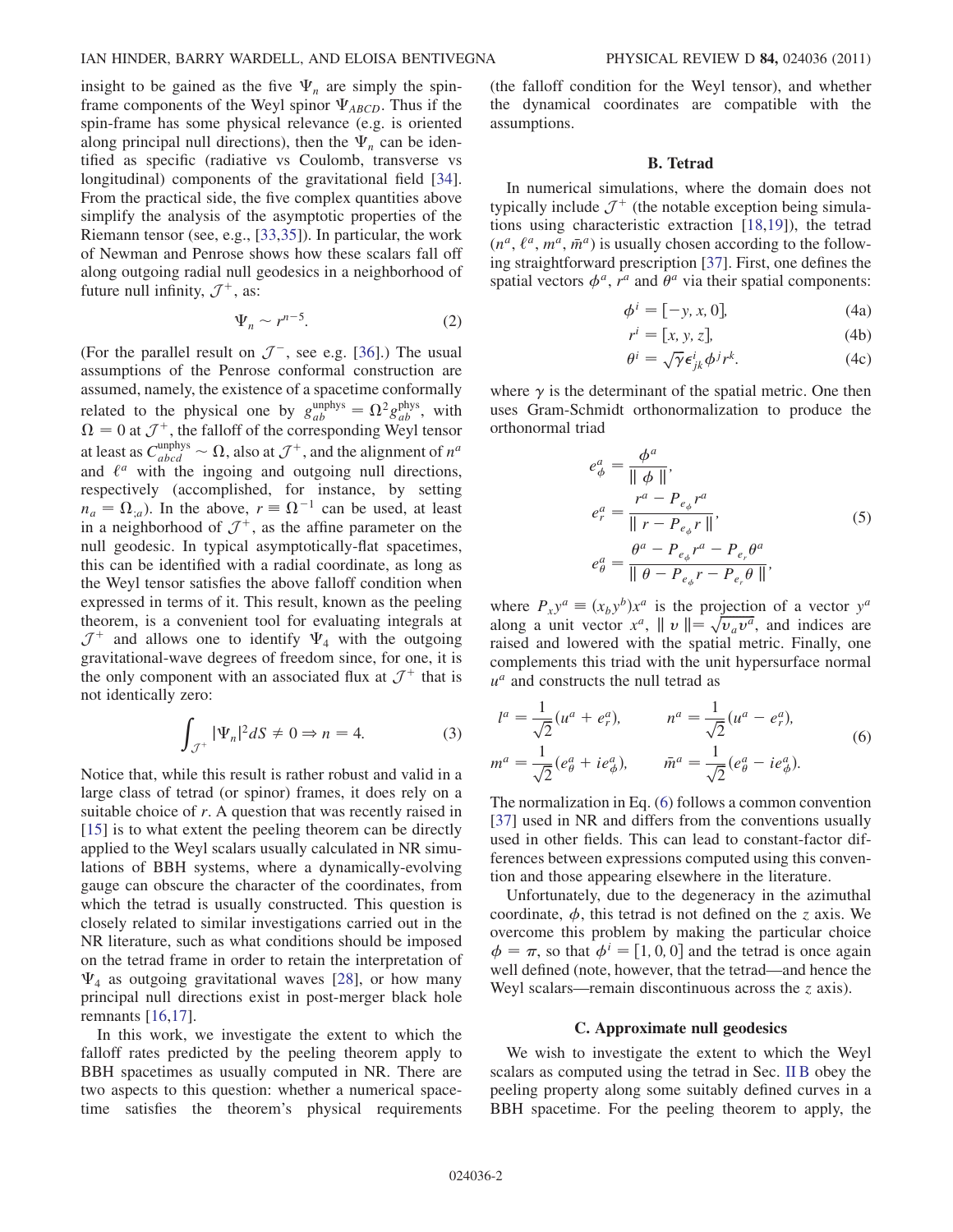curves should be outgoing radial null geodesics; this is because the Weyl scalars vary not only in advanced time (according to the peeling theorem), but also in retarded time. A failure to use exact outgoing null geodesics as the curves along which to measure the falloff results in a mixing of these two dependencies, leading to an error in the measured falloff. This error may be significant or not, depending on the extent of the deviation from exact geodesics. It would be possible to calculate the exact null geodesics in a numerical spacetime, but this is not typically done, and we have not done so here as it turns out to be unnecessary for confirming the applicability of the peeling theorem to BBH spacetimes. Instead, we compute a series of *approximate null geodesics*, defined as curves in the  $x-t$ coordinate plane along which local maxima of  $|\Psi_4|$  propagate. In the geometric optics approximation, these curves will be null geodesics.

By restricting the approximate null geodesics to the  $x-t$ plane, we are assuming that the outgoing null geodesics which are asymptotically radial have a negligible angular coordinate dependence in the region in which we study them. This is a reasonable expectation given that in Kerr, with spin parameter equal to that of the final post-merger black hole  $(J/M^2 \approx 0.68)$ , the angular deviation of an asymptotically radial outgoing null geodesic between  $r = 30M$  and  $r = 1000M$  is only  $10^{-3}$  radians.

One may expect that an even simpler approximation would suffice and make the assumption that the null geodesics correspond approximately to those of the Schwarzschild spacetime in Schwarzschild coordinates. In this case the null geodesics are given by  $r_* =$ t + const, where  $r_* = r + 2M \ln(r/2M - 1)$  is the tortoise coordinate. At large radius, this is not an unreasonable expectation. However, close to the black holes this approximation becomes increasingly poor. Unfortunately,  $\Psi_0$  and  $\Psi_1$  fall off sufficiently fast that they drop below the level of numerical error before the region  $r \approx 100M$ where the Schwarzschild approximation becomes reliable, so this approximation is unsuitable for measuring the falloff of these scalars.

#### D. Falloff measurement

<span id="page-2-2"></span>Given the Weyl scalars computed using the coordinate tetrad [\(6](#page-1-0)) and an approximate null geodesic  $r = \lambda(t)$ , described in the previous section, we consider the falloff of the scalars with the coordinate radius  $r$ . In order to determine a representative value for the falloff rate, we choose an interval  $r \in [r_{min}, r_{max}]$  and perform a linear least-squares fit of

$$
\log|\Psi_n(t,\lambda(t))| = -p\log r + \text{const} \tag{7}
$$

to determine p.

The appropriate choice of the interval is influenced by two factors. First, since the peeling theorem predicts only the asymptotic behavior of the scalars, we desire a fitting interval at as large a radius as possible so that the subleading terms are negligible. Secondly, we find that  $\Psi_0$  and  $\Psi_1$ are dominated by numerical error (visible as spatial oscillations at the maximum grid frequency and comparable in magnitude to the signal) at large  $r$  and large  $t$ , and that this limits the maximum radius at which we can fit.

## E. Numerical implementation

<span id="page-2-1"></span>Our numerical BBH solutions were obtained using the LLAMA code [\[38\]](#page-6-14) to solve Einstein's equations in the BSSN [\[39–](#page-6-15)[41\]](#page-6-16) formalism with the moving puncture method [\[42](#page-6-17)[,43\]](#page-6-18) using eighth-order finite differencing. The computational infrastructure is based on the CACTUS framework [\[44](#page-6-19)[,45\]](#page-6-20) and the CARPET [\[46](#page-6-21)[–48\]](#page-6-22) adaptive mesh-refinement driver, and implements a system of multiple grid patches with data exchanged via interpolation [[38](#page-6-14)]. This multipatch technique allowed us to use a spherical outer grid with constant angular resolution to best match the resolution requirements of radially outgoing waves, leading to an outer boundary at very large radius at only modest computational cost. This enabled us to measure the Weyl scalars accurately at a large radius, where they are closer to their asymptotic form.

We studied an equal-mass binary system with an initial separation of 6*M* and both black holes initially nonspinning. The configuration studied in [\[15\]](#page-5-4) had a larger initial separation and hence a longer gravitational-wave signal. However, the length of the wave signal should not be important for measuring the falloff, so we ran a shorter simulation for computational efficiency. We computed standard Bowen-York [[49](#page-6-23),[50](#page-6-24)] initial data with parameters given in Table [I](#page-2-0) using the TWOPUNCTURES [[51](#page-6-25)] code.

In our simulations, calculation of the Weyl scalars was performed by WEYLSCAL4, a component of the open Einstein Toolkit [\[52\]](#page-6-26). We have adapted WEYLSCAL4 to utilize the LLAMA multipatch framework and have performed careful testing against analytic results for the I invariant [[37](#page-6-13)] in Kerr. We have also cross-checked WEYLSCAL4 against PSIKADELIA [[53](#page-6-27)], another code which computes the Weyl scalars. Since this code was developed independently, the agreement is strong evidence that the codes are both correct.

We performed simulations at two different grid spacings (the detailed grid structures used in our runs are listed in Table [II](#page-3-1)) to assess the effect of the numerical discretization

<span id="page-2-0"></span>TABLE I. Initial data parameters for the equal-mass, nonspinning configuration studied.  $M$  is the sum of the initial irreducible masses of the black holes, and  $m<sub>h</sub>$  is the irreducible mass of each BH.  $m_b/M$ ,  $D/M$ ,  $p_r/M$  and  $p_t/M$  are the bare mass, separation, radial and tangential momenta used in the Bowen-York initial data prescription.

| $m_{\rm h}/M$ | $m_{\rm h}/M$    | D/M | $p_r/M$                      | $p_+/M$ |
|---------------|------------------|-----|------------------------------|---------|
| 0.5           | 0.476 534 633 02 |     | $-0.005867766$ 0.138 357 448 |         |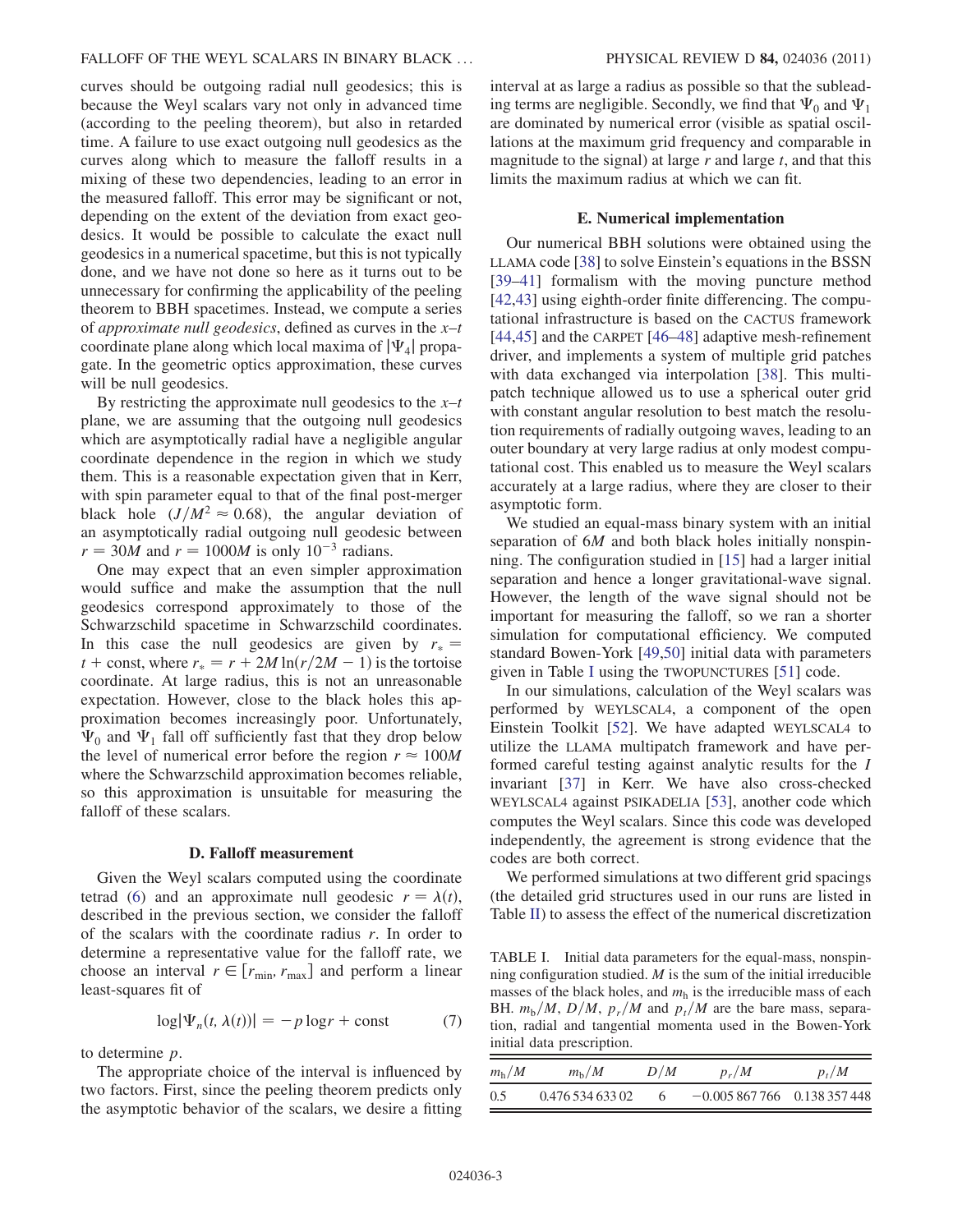<span id="page-3-1"></span>TABLE II. Numerical grid parameters of the BBH simulations studied. Both multipatch (M) and Cartesian (C) simulations were run at two resolutions (a and b). In all cases  $h_0$  is the grid spacing on the coarsest Cartesian grid. In cases where an angular grid is used this is also equal to the radial grid spacing in the angular patches.  $N_{\text{ang}}$  is the number of cells in the angular directions in the angular patches.  $R_{\text{in}}$  and  $R_{\text{out}}$  are the inner and outer radii of the angular patches.  $N_{\text{lev}}$  is the number of refinement levels (including the coarsest) on the Cartesian grid, and  $r_1$ indicates that a cubical refinement box of side  $2r_1$  is centered on the BH on level ''l,'' with level 0 being the coarsest.

| Run          | $h_0/M$ | $N_{\rm ang}$            | $R_{\rm in}/M$           | $R_{\text{out}}/M$ | $N_{\rm lev}$ | $r_1/M$        |
|--------------|---------|--------------------------|--------------------------|--------------------|---------------|----------------|
| Ma           | 0.69    | 28                       | 39.77                    | 2697.6             |               | 12,6,3,1.5,0.6 |
| Mb           | 0.60    | 32                       | 39.6                     | 2697.6             |               | 12,6,3,1.5,0.6 |
| Ca           | 0.69    | $\overline{\phantom{a}}$ | $\overline{\phantom{a}}$ | 200.0              |               | 12,6,3,1.5,0.6 |
| $\mathbf{C}$ | 0.60    | -                        | $\overline{\phantom{0}}$ | 200.0              |               | 12,6,3,1.5,0.6 |

on the solution. Owing to high frequency numerical reflections from the interpatch and refinement boundaries, we found it necessary to modify the grid structure when computing the falloff of  $\Psi_0$  and  $\Psi_1$  which, being the fastest decaying and lowest in amplitude, are the most affected by these reflections. In this case, we eliminated the angular grid patches entirely and used a purely Cartesian domain with an outer boundary causally disconnected from the region in which we could resolve these Weyl scalars. We found that the errors coming from refinement boundaries visible in  $\Psi_0$  could be reduced significantly by switching the mesh-refinement algorithm used from the standard Berger-Oliger [\[54\]](#page-6-28) scheme to the tapered grids scheme of [\[55\]](#page-6-29). This has the effect of eliminating the errors caused by time interpolation at the mesh-refinement boundaries. (The tapered grid scheme when used with eighth-order finite differencing typically introduces a very high computational cost on the refined levels, but in our case the coarse level has so many grid points that this cost increase was not significant.)

## III. RESULTS

<span id="page-3-0"></span>We now present the results of applying the fitting methods to the simulations described in Sec. [II E](#page-2-1).

We consider the falloff of the Weyl scalars along curves  $\lambda_i$  in spacetime which correspond to the peaks  $i = 1...7$ of  $|\Psi_4|$  shown in Fig. [1.](#page-3-2) This is a plot of  $|\Psi_4|$  along the x axis at fixed coordinate time  $t = 720M$ . Note that for this configuration, all of the Weyl scalars are either purely real or purely imaginary along the x axis.

Figure [2,](#page-4-1) plotted on a log-log scale, shows the falloff of the Weyl scalars along the curve  $\lambda_1$  in the x–t plane corresponding to the peak labeled 1 in Fig. [1](#page-3-2) as a function of the radial coordinate  $r$ . The peeling theorem predicts that the Weyl scalars  $\Psi_n$  fall off asymptotically as  $r^{n-5}$ corresponding to straight lines in this figure. The solid curves represent the numerical data and the dashed lines represent the best fit straight line (the line for the expected falloff is not shown, but in each case is visually very similar to the line obtained from the fit). We see that to a very good approximation, each scalar exhibits a power-law decay as predicted by the peeling theorem.

For each scalar, we choose an appropriate fitting interval (see Sec. [II D\)](#page-2-2) and compute the falloff rate by performing a least-squares fit in this interval. For  $\Psi_2$ ,  $\Psi_3$  and  $\Psi_4$ , the scalars are well resolved at all radii in our simulations (we stopped the simulations when the signal reached  $r = 1000M$ ). We therefore choose a fitting interval  $r \in$ [100*M*, 1000*M*] in this case. For  $\Psi_0$  and  $\Psi_1$ , the scalars are dominated by numerical error beyond  $r \approx 60M$ , as we observed when comparing the results at different numerical resolutions. We therefore choose a fitting interval  $r \in [30M, 45M]$  for these. The fitting intervals are indicated on the plot as black vertical lines on each curve.

We have performed this analysis for each of the 7 curves and for each resolution. For  $\Psi_0$  and  $\Psi_1$ , only  $\lambda_1$  and  $\lambda_2$ yield meaningful measurements of the falloff rate; there is too much finite differencing error in the solution on  $\lambda_3-\lambda_7$  to compute a falloff rate.

The shaded regions in Fig. [2](#page-4-1) (visible only for  $\Psi_0$ and  $\Psi_1$ ) represent an indication of the error due to finite

<span id="page-3-2"></span>

FIG. 1 (color online).  $|\Psi_4|$  on the x axis. Note that since there is no multipolar decomposition, this looks different to the waveform plots usually shown in papers. Specifically, the junk radiation is on the right and the wave propagates to the right. The numbered labels indicate the peaks corresponding to the approximate null geodesics  $\lambda_i$  that we compute.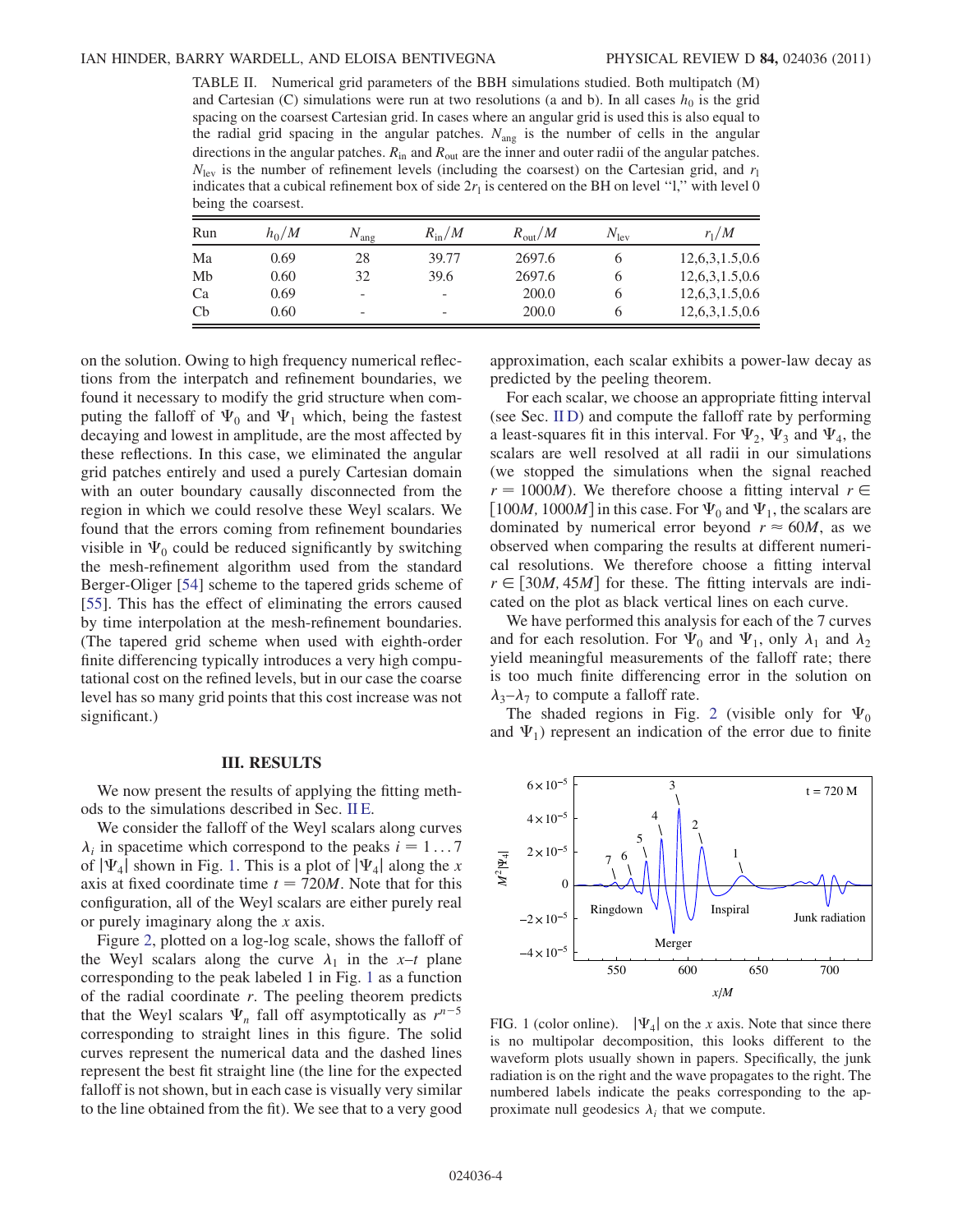<span id="page-4-1"></span>

FIG. 2 (color online). The falloff of the Weyl scalars along the approximate null geodesic  $\lambda_1$  corresponding to the first inspiral peak of  $|\Psi_4|$  on the x axis. The falloff rates obtained from fitting in the intervals indicated by vertical black lines are indicated in Table [III](#page-4-2).

differencing, computed using the two different resolutions and assuming eighth-order convergence of the error. This should be taken as indicative only, as the convergence rate obtained can vary between 3 and 8 at finite resolution, corresponding to the different sources of numerical error in the simulation.

Table [III](#page-4-2) shows the falloff rates for each scalar along  $\lambda_1$ as well as the rate quoted in [\[15\]](#page-5-4) and the rate expected from the peeling theorem. The finite differencing error in the last digit is indicated in parentheses and again should be taken as only a coarse estimate. The rates obtained from  $\lambda_2 - \lambda_7$ (not shown) differ by less than 2% from those obtained for  $\lambda_1$  (only the curves on which the rates are sufficiently well resolved are included). Our measured rates are within 4% of the values expected from the peeling theorem.

By studying the peeling properties of each of the Weyl scalars we may gain insight into where  $\Psi_4$  may be used as a reasonable measure of the gravitational-wave signal.

<span id="page-4-2"></span>TABLE III. Falloff rates for the Weyl scalars, including the rate expected from the peeling theorem, the rate obtained in [\[15\]](#page-5-4), and the rate measured from our simulations for the approximate null geodesic  $\lambda_1$ . The error in the last digit indicated in parentheses is a coarse estimate of the finite differencing error in the falloff rate.

| Ψ              | Falloff rate p              |             |            |  |  |
|----------------|-----------------------------|-------------|------------|--|--|
|                | Expected                    | Ref. $[15]$ | Measured   |  |  |
| $\theta$       |                             | 2.00        | 4.8(4)     |  |  |
| 1              | 4                           | 2.48        | 3.91(7)    |  |  |
| $\overline{2}$ | 3                           | 2.99        | 2.99307(6) |  |  |
| 3              | $\mathcal{D}_{\mathcal{L}}$ | 1.99        | 2.0135(6)  |  |  |
| $\overline{4}$ |                             | 0.99        | 1.01333(7) |  |  |



200 300 400 600 1000

المتحت

FIG. 3 (color online). The fractional contribution of each  $\Psi_n$ (measured along  $\lambda_1$ ) to the *total curvature*, which we define as  $|\Psi| = \sum_{n=0}^{4} |\Psi_n|$ . The zones  $Z_n$  are the regions in which  $\Psi_k$ ,<br>for  $k \ge n$  give a contribution of more than 5% to W. Beyond for  $k \ge n$ , give a contribution of more than 5% to  $\Psi$ . Beyond  $r \ge 200M$ ,  $\Psi_4$  dominates and may be reliably used as a measure of gravitational radiation. Note that  $Z_0$  does not appear as  $\Psi_0$  is already below 5% at  $r = 10M$ , where we can first start tracking the peak in  $|\Psi_4|$ .

*t M*

 $\sqrt{2}$ 

<span id="page-4-3"></span> $1$   $Y_2$   $Y_3$ 

 $0.0$ 

This is closely related to the identification of the regions referred to as near zone, transition zones and radiation zone in [\[33\]](#page-6-7) (note that these are not the same zones referred to in [[56](#page-6-30)]). We illustrate this visually (for the curve for  $\lambda_1$ ) in Fig. [3,](#page-4-3) where we plot the relative contribution from each of the Weyl scalars to the total curvature, which we define as  $|\Psi| = \sum_{n=0}^{4} |\Psi_n|$ . Each shaded region  $Z_n$  indicates the region in which all the  $\Psi$ , with  $k \ge n$  give a contribution region in which all the  $\Psi_k$  with  $k \geq n$  give a contribution of more than 5% to the total curvature (notice that this also comes with a change in the algebraic properties of the spacetime, since the principal null directions ''peel apart'' as each  $\Psi_n$  becomes important with decreasing r). In other words, as the source is approached from  $r = \infty$ ,  $Z_n$  is the region in which  $\Psi_n$  starts to make a significant contribution. In the case of our BBH simulations, we find that  $\Psi_4$ constitutes more than 95% of  $|\Psi|$  in the region  $r \ge 200M$ . We observe that  $\Psi_3$ ,  $\Psi_2$  and  $\Psi_1$  begin to contribute  $>5\%$ to the curvature at  $r = 200M$ , 75M and 15M, respectively. Note that the values of r depend on the curve  $\lambda_i$  along which the falloff is measured and on the choice of cut-off percentage. For example, the regions  $Z_n$  start at lower radii for the subsequent peaks resulting in  $Z_4$  beginning at  $r \approx 100M$  rather than 200M. This may be understood from the fact that these peaks closer to the merger have stronger gravitational-wave content with the result that  $\Psi_4$ is comparatively larger.

# IV. DISCUSSION

<span id="page-4-0"></span>We have performed a 3-orbit BBH simulation and measured the falloff of the Weyl scalars, obtaining results in agreement with the peeling theorem to within 4%.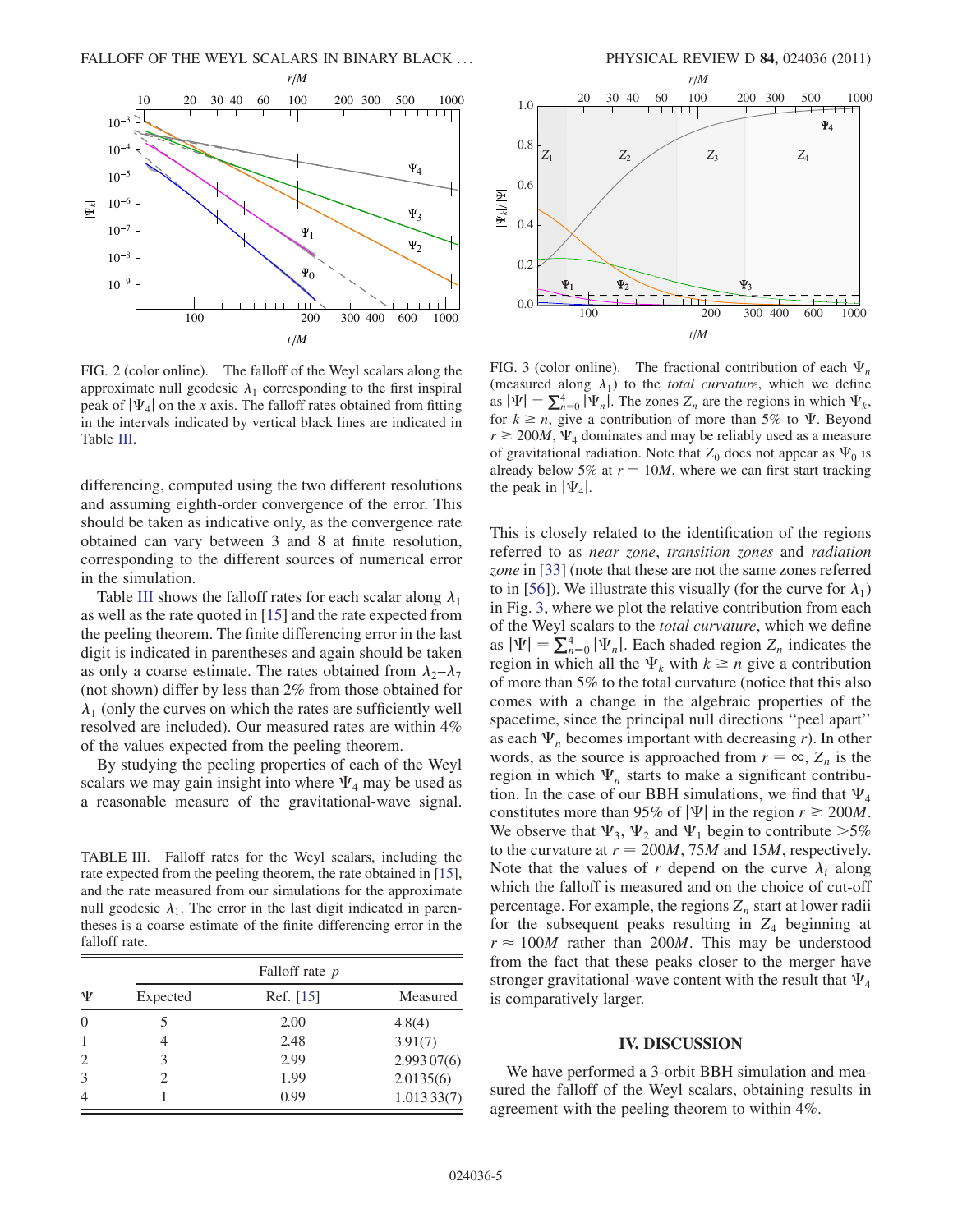There are many approximations introduced in converting the precise assumptions of the theorem into practical numerical calculations. For example, in this work we approximated null geodesics by tracking the location of peaks in  $|\Psi_4|$  along the x axis. This neglects any angular component in the null geodesics and also assumes that the peaks propagate along null geodesics. Furthermore, we used a coordinate tetrad which we assume satisfies the assumptions of the peeling theorem. The fact that we found agreement with the predictions gives strong evidence in support of the approaches and approximations typically used in NR simulations.

As in [[15](#page-5-4)], accurate falloff rates were easily extracted for  $\Psi_2$ ,  $\Psi_3$  and  $\Psi_4$ , where the finite differencing error was negligible and the deviation from the expected rate was almost certainly due to computing the falloff at a finite radius, where subleading terms are nonzero.

However, due to the presence of a large amount of numerical noise,  $\Psi_0$  and  $\Psi_1$  proved much more difficult to analyze. This is not surprising given that the spacetime we are considering—a BBH inspiral—has a strong outgoing radiation component ( $\Psi_4$  and  $\Psi_3$ ) and Coulombtype potential ( $\Psi_2$ ) and only weak incoming radiation ( $\Psi_1$ ) and  $\Psi_0$ ). Nevertheless, by minimizing errors coming from interpatch and mesh-refinement boundaries, we were able to compute  $\Psi_0$  and  $\Psi_1$  in a sufficiently large region to extract falloff rates within 4% of the expected values.

As discussed in Sec. [III](#page-3-0) and Fig. [2,](#page-4-1) the rapid falloff of  $\Psi_0$ means that it drops to a level where it is strongly affected by numerical noise for  $r \ge 60M$ . Furthermore, for  $r \ge$ 100<sup>M</sup> it reaches a point where it is orders of magnitude below the other  $\Psi_n$  and its contribution to the curvature is negligible. This indicates that any approximations based on the vanishing of  $\Psi_0$ —for example "freezing- $\Psi_0$ " boundary conditions [[57,](#page-6-31)[58](#page-6-32)]—are robust at these large radii.

We have also shown a representative example of the radial zones in which each of the Weyl scalars begins to contribute to the total curvature. In the case of our BBH simulations, we found that  $\Psi_4$  constituted more than 95% of  $|\Psi|$  in the region  $r \ge 200M$ . The identification of the zones in Fig. [3](#page-4-3) is valid for the equal-mass, nonspinning BBH configuration we have studied here. While we expect this to be representative of other configurations possibly involving spins and unequal masses—it is likely that the exact locations of the peeling regions will be different.

The use of  $\Psi_4$  to compute gravitational waveforms from NR BBH solutions is based on the assumption that the peeling theorem can be applied. Although it is reasonable to expect that this is true, this work provides reassuring confirmation that this is indeed the case.

# ACKNOWLEDGMENTS

It is a pleasure to thank A. Helfer, D. Pollney, C. Reisswig, and E. Schnetter for reading a draft of this manuscript and providing helpful comments and suggestions. We also thank D. Pollney, C. Reisswig, E. Schnetter, N. Dorband, and P. Diener for providing the LLAMA/ CTGAMMA multipatch evolution code used in this work, as well as all the authors of CACTUS, CARPET and the Einstein Toolkit for providing the open and optimized infrastructure on which our simulations are based. The computations were performed on the Datura cluster at the AEI and on the Teragrid network (allocation TG-MCA02N014). E. B. acknowledges support from a Marie Curie International Reintegration Grant under Agreement No. PIRG05-GA-2009-249290. This work was supported in part by the DFG under Grant SFB/Transregio 7 ''Gravitational-Wave Astronomy.''

- <span id="page-5-0"></span>[1] E. Schnetter, F. Herrmann, and D. Pollney, [Phys. Rev. D](http://dx.doi.org/10.1103/PhysRevD.71.044033) 71[, 044033 \(2005\)](http://dx.doi.org/10.1103/PhysRevD.71.044033).
- [2] M. Campanelli, C. O. Lousto, and Y. Zlochower, [Phys.](http://dx.doi.org/10.1103/PhysRevD.74.084023) Rev. D 74[, 084023 \(2006\)](http://dx.doi.org/10.1103/PhysRevD.74.084023).
- [3] M. Campanelli, C. O. Lousto, Y. Zlochower, B. Krishnan, and D. Merritt, Phys. Rev. D 75[, 064030 \(2007\)](http://dx.doi.org/10.1103/PhysRevD.75.064030).
- [4] E. Schnetter, B. Krishnan, and F. Beyer, [Phys. Rev. D](http://dx.doi.org/10.1103/PhysRevD.74.024028) 74, [024028 \(2006\)](http://dx.doi.org/10.1103/PhysRevD.74.024028).
- [5] B. Szilágyi, D. Pollney, L. Rezzolla, J. Thornburg, and J. Winicour, [Classical Quantum Gravity](http://dx.doi.org/10.1088/0264-9381/24/12/S18) 24, S275 [\(2007\)](http://dx.doi.org/10.1088/0264-9381/24/12/S18).
- [6] M. Jasiulek, [Classical Quantum Gravity](http://dx.doi.org/10.1088/0264-9381/26/24/245008) 26, 245008 [\(2009\)](http://dx.doi.org/10.1088/0264-9381/26/24/245008).
- <span id="page-5-2"></span><span id="page-5-1"></span>[7] R. Owen, Phys. Rev. D **80**[, 084012 \(2009\)](http://dx.doi.org/10.1103/PhysRevD.80.084012).
- [8] R. Matzner et al., Science 270[, 941 \(1995\).](http://dx.doi.org/10.1126/science.270.5238.941)
- [9] J. Massó, E. Seidel, W.-M. Suen, and P. Walker, [Phys. Rev.](http://dx.doi.org/10.1103/PhysRevD.59.064015) D 59[, 064015 \(1999\)](http://dx.doi.org/10.1103/PhysRevD.59.064015).
- [10] S. A. Caveny, M. Anderson, and R. A. Matzner, [Phys. Rev.](http://dx.doi.org/10.1103/PhysRevD.68.104009) D 68[, 104009 \(2003\)](http://dx.doi.org/10.1103/PhysRevD.68.104009).
- [11] P. Diener, [Classical Quantum Gravity](http://dx.doi.org/10.1088/0264-9381/20/22/014) 20, 4901 [\(2003\)](http://dx.doi.org/10.1088/0264-9381/20/22/014).
- [12] M. Alcubierre et al., Phys. Rev. D 72[, 044004 \(2005\)](http://dx.doi.org/10.1103/PhysRevD.72.044004).
- [13] M. I. Cohen, H. P. Pfeier, and M. A. Scheel, [Classical](http://dx.doi.org/10.1088/0264-9381/26/3/035005) [Quantum Gravity](http://dx.doi.org/10.1088/0264-9381/26/3/035005) 26, 035005 (2009).
- <span id="page-5-3"></span>[14] M. Ponce, C. Lousto, and Y. Zlochower, [arXiv:1008.2761.](http://arXiv.org/abs/1008.2761)
- <span id="page-5-4"></span>[15] D. Pollney, C. Reisswig, N. Dorband, E. Schnetter, and P. Diener, Phys. Rev. D 80[, 121502 \(2009\).](http://dx.doi.org/10.1103/PhysRevD.80.121502)
- <span id="page-5-5"></span>[16] M. Campanelli, C.O. Lousto, and Y. Zlochower, [Phys.](http://dx.doi.org/10.1103/PhysRevD.79.084012) Rev. D 79[, 084012 \(2009\)](http://dx.doi.org/10.1103/PhysRevD.79.084012).
- <span id="page-5-6"></span>[17] R. Owen, Phys. Rev. D **81**[, 124042 \(2010\).](http://dx.doi.org/10.1103/PhysRevD.81.124042)
- <span id="page-5-7"></span>[18] C. Reisswig, N. Bishop, D. Pollney, and B. Szilágyi, [Classical Quantum Gravity](http://dx.doi.org/10.1088/0264-9381/27/7/075014) 27, 075014 (2010).
- <span id="page-5-8"></span>[19] C. Reisswig, N. Bishop, D. Pollney, and B. Szilágyi, [Phys.](http://dx.doi.org/10.1103/PhysRevLett.103.221101) Rev. Lett. 103[, 221101 \(2009\).](http://dx.doi.org/10.1103/PhysRevLett.103.221101)